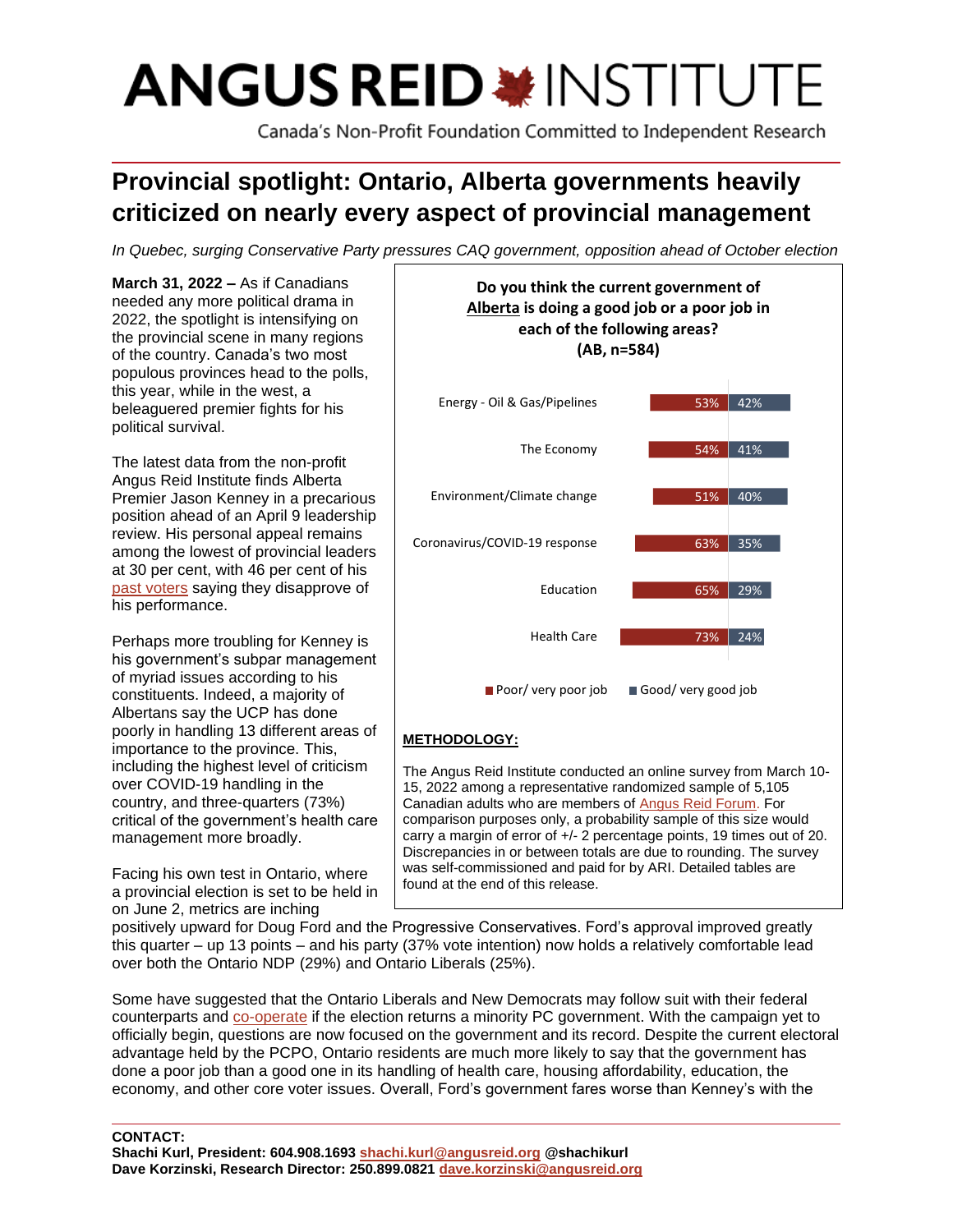

Page **2** of **20** lowest score – tied with Manitoba – on the Angus Reid Institute's Government Performance Index, which averages performance across all issues.

In Quebec, which will not hold an election until the fall, the surging Conservative Party is likely causing both the governing Coalition Avenir Quebec and the Quebec Liberal Party moment for pause. Support for the Quebec Conservatives has doubled since January, with one-in-five Quebec residents now saying they would support the party. This includes one-quarter of past CAQ voters (26%). That said, the incumbent party still holds a 14-point advantage (33% vote intention) over both the Liberals (19%) and Conservatives (19%).

## **More Key Findings:**

- In British Columbia, new BC Liberal Party leader Kevin Falcon is unknown to 35 per cent of residents and viewed unfavourably by 44 per cent. The BC NDP holds a considerable advantage in vote intention currently (44 per cent to 29 per cent) over the opposition Liberals.
- Rachel Notley is viewed favourably by 40 per cent of Alberta residents, as she and her party await the results of the UCP leadership review in early April. The NDP (40%) and UCP (38%) are currently tied in vote intent in that province.
- In Saskatchewan, the governing Saskatchewan Party has improved its vote intention advantage from nine points in January to 18 points. The provincial government in Saskatchewan also scores highest on ARI's Government Performance Index, which looks at responses to handling of 13 key issues in each province.

## *About ARI*

*The Angus Reid Institute (ARI) was founded in October 2014 by pollster and sociologist, Dr. Angus Reid. ARI is a national, not-for-profit, non-partisan public opinion research foundation established to advance education by commissioning, conducting and disseminating to the public accessible and impartial statistical data, research and policy analysis on economics, political science, philanthropy, public administration, domestic and international affairs and other socio-economic issues of importance to Canada and its world.*

## **INDEX**

## **Part One: Alberta – Kenney's reckoning?**

- **Vote intent – NDP/UCP in statistical tie**
- **Leadership**
- **Issues**

## **Part Two: Ontario – Ford recovers**

- **Vote intent – PCPO lead; NDP, Liberals neck-and-neck**
- **Leadership**
- **Issues**

**Part Three: Quebec – Provincial Conservatives on the scene**

• **Vote intent – CAQ loses ground, still leads**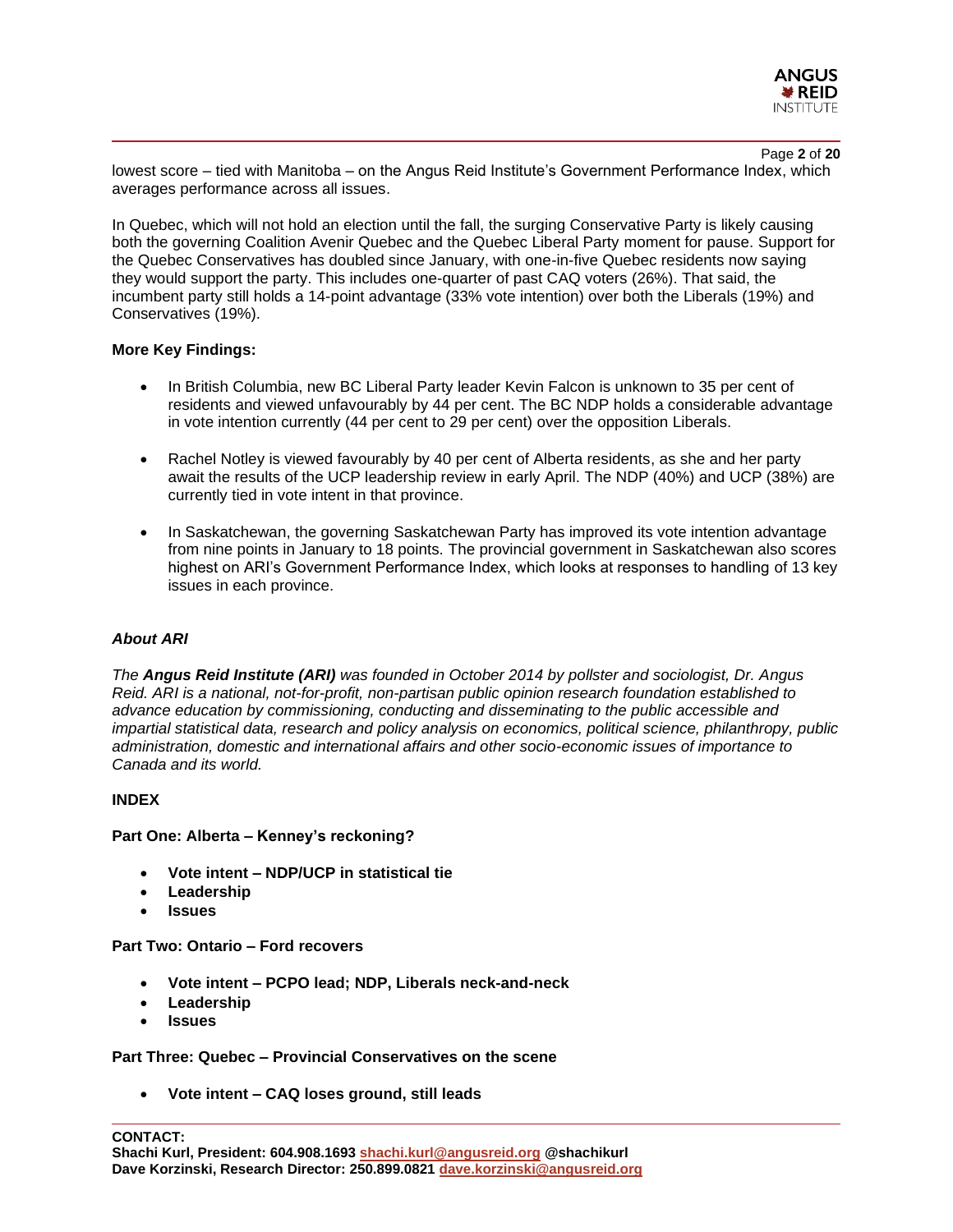

Page **3** of **20**

- **Leadership**
- **Issues**

**Part Four: B.C. – New leader for Liberals, little change in landscape**

- **Vote intent – BC NDP holds lead**
- **Leadership**
- **Issues**

## **Appendix: Government performance index and additional provincial vote intent**

## **Part One: Alberta – Kenney's reckoning?**

The long-awaited April 9 leadership review of Premier Jason Kenney by the United Conservative Party is near. But what was to be an action-packed weekend in Red Deer lost some of its drama when it was [announced last week that it would be mail-in ballots](https://www.cbc.ca/news/canada/edmonton/jason-kenney-leadership-vote-1.6394733) instead of in-person voting to decide Kenney's fate as leader of the party.

The UCP board said the change was made because the number of people who had registered to vote – more than 15,000 – was far more than expected. Now the vote is open to any member of the party and not just those who are attending the convention. The results won't be revealed until the ballots have been returned and counted, [likely mid-May at the earliest.](https://calgaryherald.com/opinion/columnists/braid-why-mail-in-ballots-they-give-kenney-a-better-chance)

The expectation is the broader UCP voter base will [benefit Kenney's bid to stay on as leader.](https://calgaryherald.com/opinion/columnists/braid-why-mail-in-ballots-they-give-kenney-a-better-chance) However, it seems unlikely to quell party turmoil. Recently elected UCP MLA Brian Jean, the former leader of the Wildrose Party who is looking to oust Kenney, accused the premier's supporters of cheating and breaking [the law.](https://edmonton.ctvnews.ca/jean-accuses-kenney-camp-of-cheating-breaking-the-law-in-leadership-vote-1.5831187) The switch to mail-in voting also goes against the wishes of [33 riding association presidents.](https://calgaryherald.com/opinion/columnists/braid-why-mail-in-ballots-they-give-kenney-a-better-chance) And as many as [20 per cent of MLAs](https://www.cbc.ca/news/canada/calgary/united-conservative-party-ucp-jason-kenney-red-deer-1.6393577) are apparently threatening to leave the party if Kenney stays on.

Kenney himself apparently had his own doubts about staying on as premier. [According to audio leaked](https://www.cbc.ca/news/canada/calgary/kenney-recording-ucp-alberta-leadership-review-staff-1.6396647)  [last week,](https://www.cbc.ca/news/canada/calgary/kenney-recording-ucp-alberta-leadership-review-staff-1.6396647) he said he considered walking away from the job before Christmas but decided against it because he has to keep ["lunatics" from "trying to take over the asylum."](https://www.cbc.ca/news/canada/calgary/kenney-recording-ucp-alberta-leadership-review-staff-1.6396647) He instead decided to fight against the "lunatics" – those with extremist views – for control of the UCP party to keep it from splintering.

## **Vote intent – NDP/UCP in statistical tie**

In data collected as the drama was unfolding, the UCP's electoral fortunes appear to be improving. After trailing for three consecutive quarters, the UCP finds itself in a statistical tie with their NDP rivals led by former premier Rachel Notley. Two-in-five (38%) Albertans say they would vote UCP in an upcoming election, as many who would say they would vote for the NDP (40%). The rise for the UCP comes as the electoral outlook of the Wildrose Independence Party falls. One-in-ten (11%) say they would vote Wildrose, half the number who said they would as recently as June: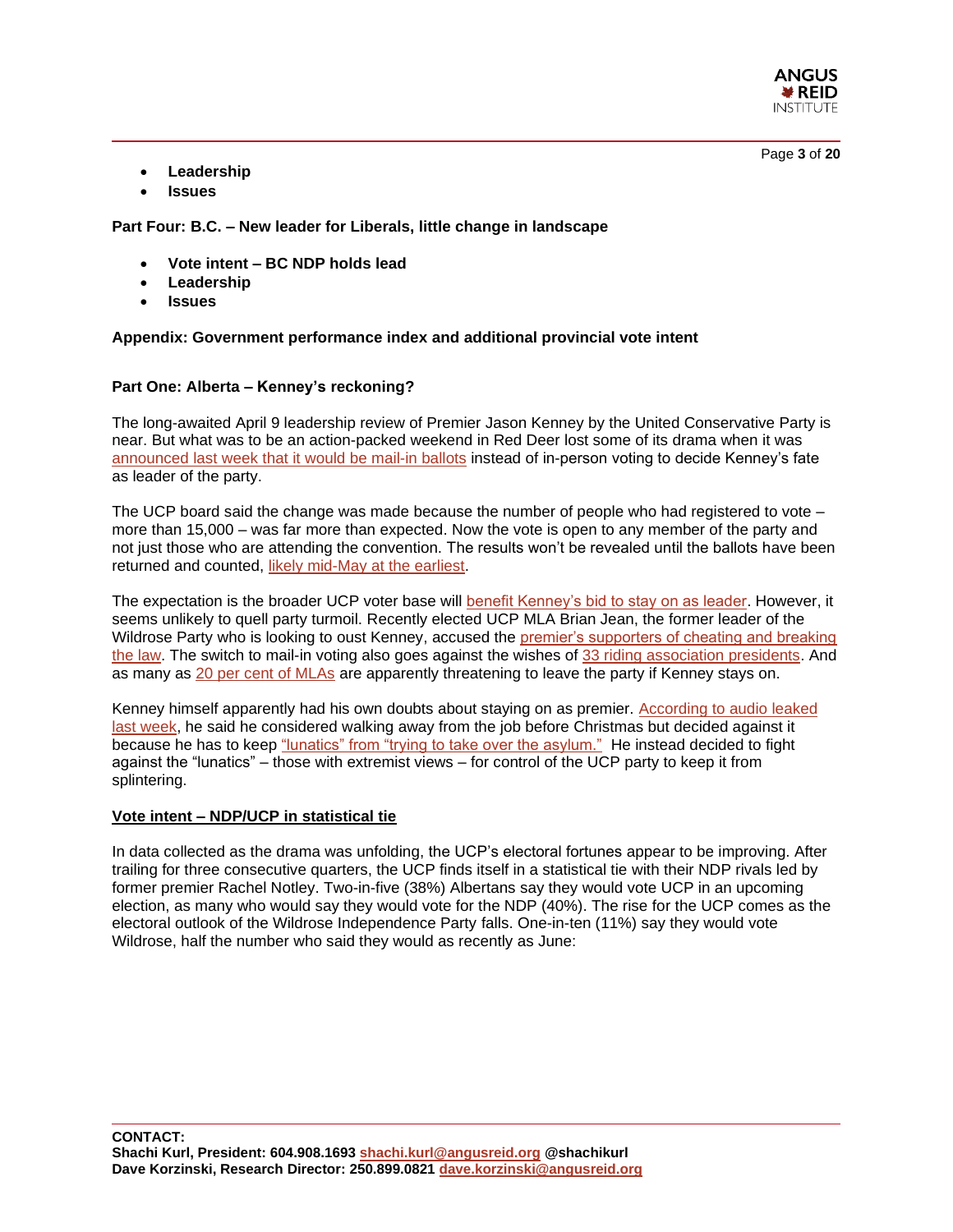



The potential effect of the Wildrose on support for the UCP is seen on vote retention. Though seven-inten (70%) of those who voted for the UCP in 2019 say they will vote for them again in an upcoming election, one-in-five (18%) say they have instead moved to the Wildrose. For the NDP, they've retained nearly all of their support from the past election, and have pulled few voters from the UCP side (7%):

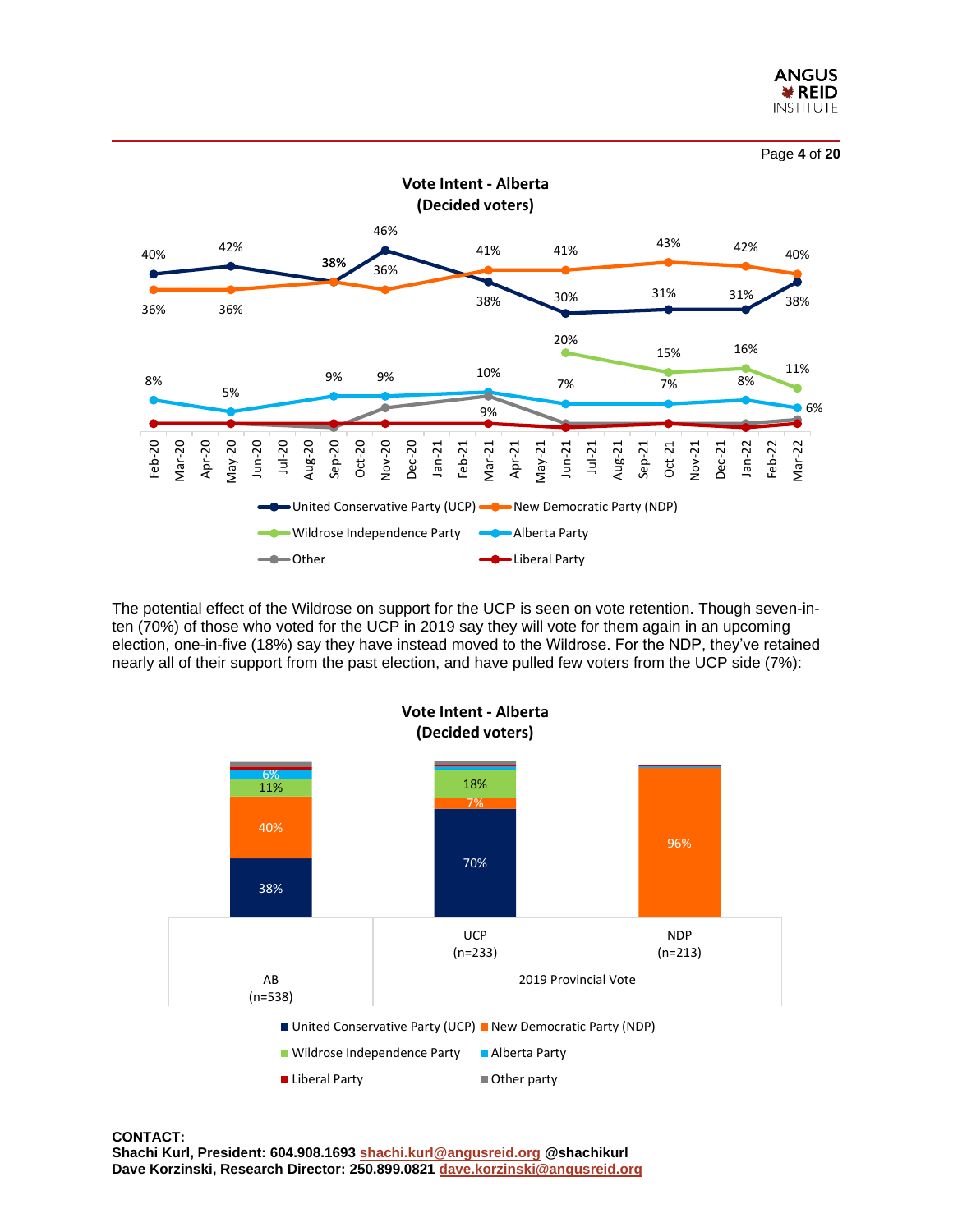

Page **5** of **20**

## **Leadership**

While Kenney's approval is [no longer the lowest among premiers](https://angusreid.org/premiers-performance-march/) in the country, a majority of Albertans disapprove of him. Notley fares only slightly better. Two-in-five (40%) of Albertans have favourable views of Notley, including one-in-five (20%) with very favourable impressions of the former premier. Still, more than half (55%) instead hold unfavourable views.



## **Kenney approval vs. Notley favourability**

## **Issues**

Much like its leader, the UCP government's performance as a whole is not viewed very favourably. Albertans who say the government is doing a bad job outweigh those who say the opposite on every key issue.

On health care, Albertans are particularly negative. Three-quarters believe the Alberta government is performing poorly in that sector, three times as many who say instead it has done well. This comes after two years of pandemic, [multiple](https://www.cbc.ca/news/health/alberta-fourth-wave-surge-hospitals-icu-covid-19-1.6197263) [waves](https://www.ctvnews.ca/health/coronavirus/field-hospitals-and-cancelled-surgeries-health-care-system-under-siege-by-rising-covid-19-cases-1.5255136) of COVID-19 patients overwhelming hospitals, and an ongoing provincewide ambulance shortage that has been [labelled a crisis.](https://calgary.ctvnews.ca/code-red-alberta-s-paramedics-union-declares-state-of-crisis-due-to-staffing-shortages-1.5640888) The latter was addressed in the province's most recent budget, though the EMS union noted the funding only [provided ambulances and](https://globalnews.ca/news/8674390/alberta-ems-funding-details/)  [not staff to work them.](https://globalnews.ca/news/8674390/alberta-ems-funding-details/)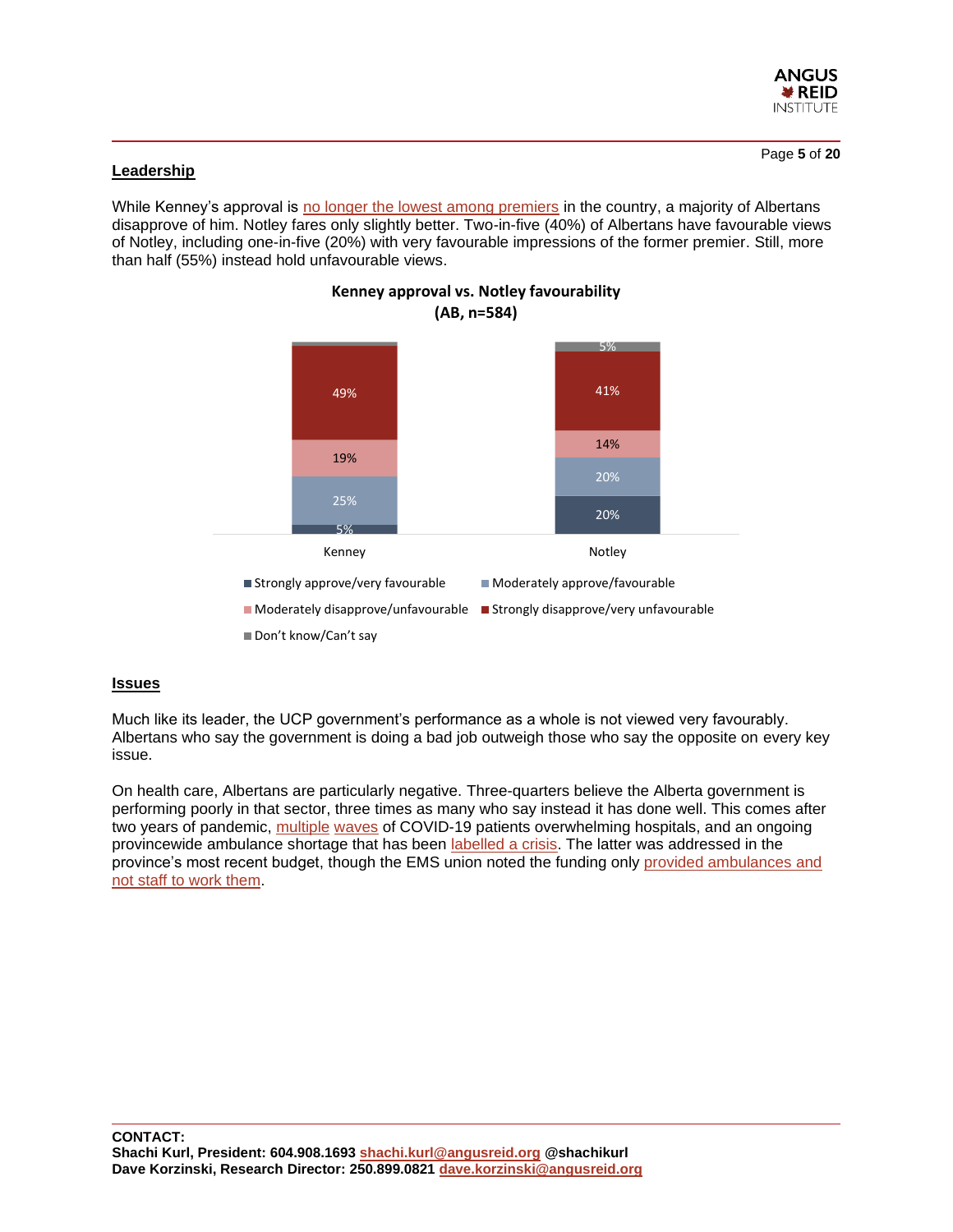

Page **6** of **20**

## **Do you think the current government of Alberta is doing a good job or a poor job in each of the following areas? (AB, n=584)**



## **Part Two: Ontario – Ford recovers**

## **Vote intent – PCPO lead; NDP, Liberals neck-and-neck**

As noted in [earlier data released by ARI,](https://angusreid.org/premiers-performance-march/) Premier Doug Ford has reversed a trend of declining approval dating back to the beginning of the COVID-19 pandemic. His party, too, is seeing a reversal of a trend of declining support, putting some separation between him and the two other parties contending to run the province in this summer's election. Approaching two-in-five (37%) of Ontarians say they would vote for Ford and the Progressive Conservative Party of Ontario. Behind the PCPO in vote intent are the NDP (29%) and Liberals (25%).

Last election, the PCPO won 76 seats and a majority with 40 per cent of the popular vote. Another majority may be necessary to keep the PCPO in power. After the federal NDP reached a ["confidence](https://angusreid.org/ndp-liberal-confidence-supply-coalition/)[and-supply" deal](https://angusreid.org/ndp-liberal-confidence-supply-coalition/) to prop up the federal Liberal minority government, the Ontario NDP and Liberals have said [they would not support](https://torontosun.com/news/provincial/ontario-ndp-and-liberals-wont-back-minority-ford-govt) a Ford minority government. As far as an alternative, Liberal leader Stephen Del Duca has said he would keep an ["open mind"](https://torontosun.com/news/provincial/ontario-ndp-and-liberals-wont-back-minority-ford-govt) about forming a coalition; NDP leader Andrea Horwath would not say if that was a possibility.

There is much uncertainty for Ford – [as many as 19 MPPs](https://www.thestar.com/politics/provincial/2022/03/14/doug-ford-says-current-pc-candidates-a-better-slate-but-insiders-say-team-weakened-by-loss-of-top-mpps.html) will not be running for the PCPO again, including members of cabinet such as health minister Christine Elliott and former long-term care minister Rod Phillips.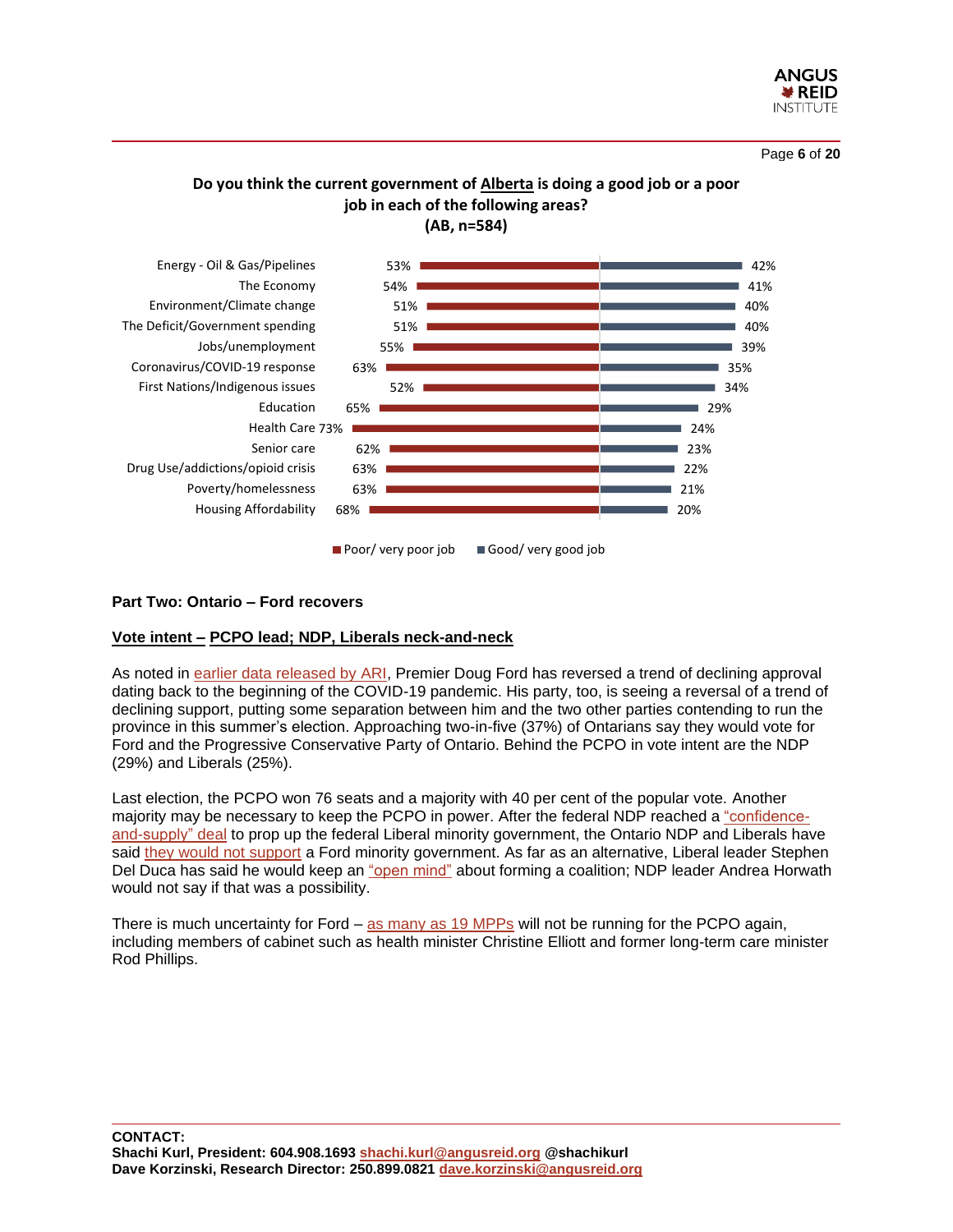





The PCPO hold the edge in vote retention compared to rival parties. Three-quarters (77%) who voted PCPO in 2018 say they will again, slightly more than the 72 per cent who say they will repeat their vote for the NDP. Seven-in-ten (69%) of Liberals say they will vote for that party consecutively. One-in-five of past NDP say they'll switch to the Liberals and vice versa: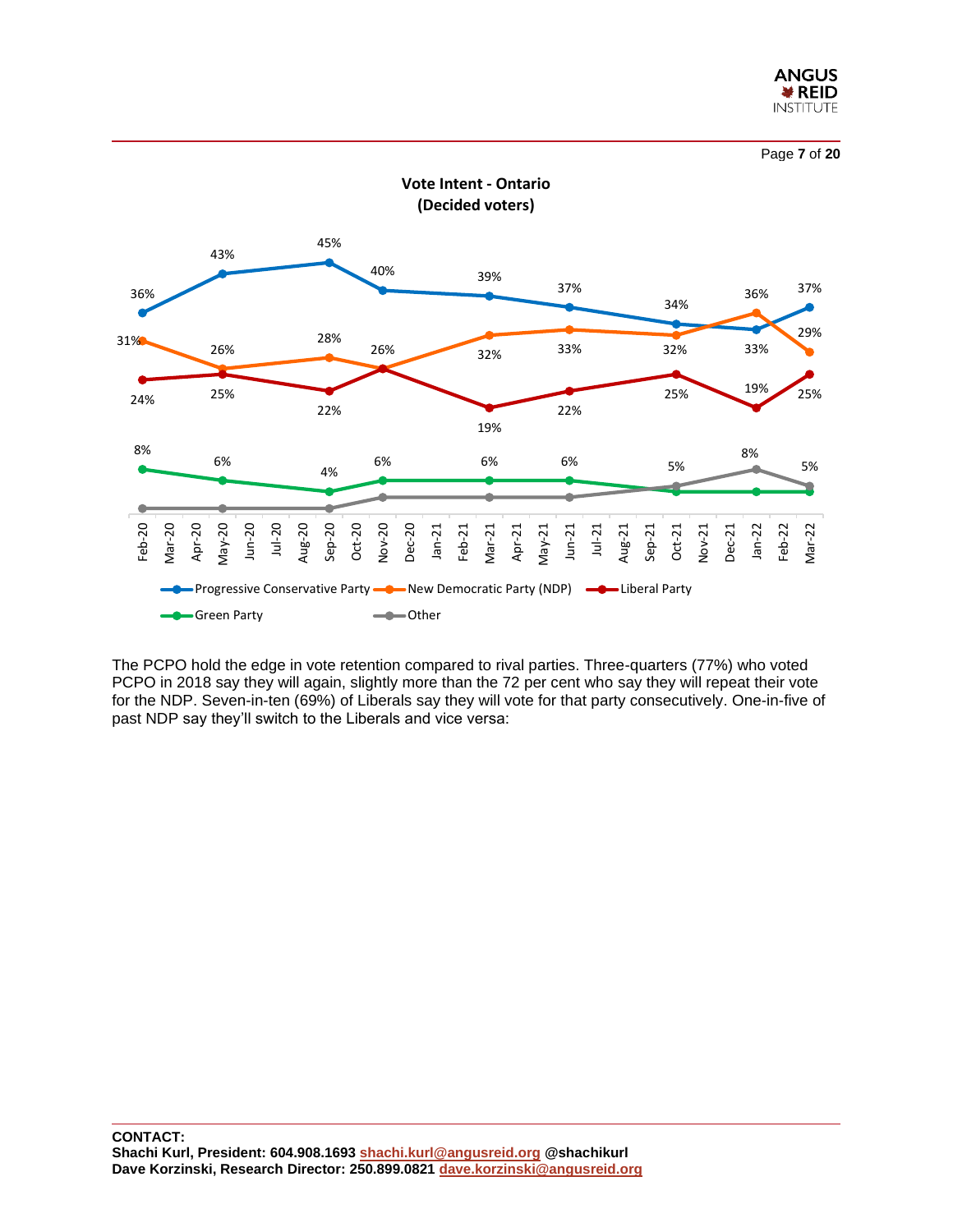





## **Leadership**

ARI asked respondents to assess their premier and the leader of the official opposition in each province. Positive appraisals of Ford outweigh Horwath's favourability (43% vs. 35%):



## **Ford approval vs. Horwath favourability (Ontario, n=1,063)**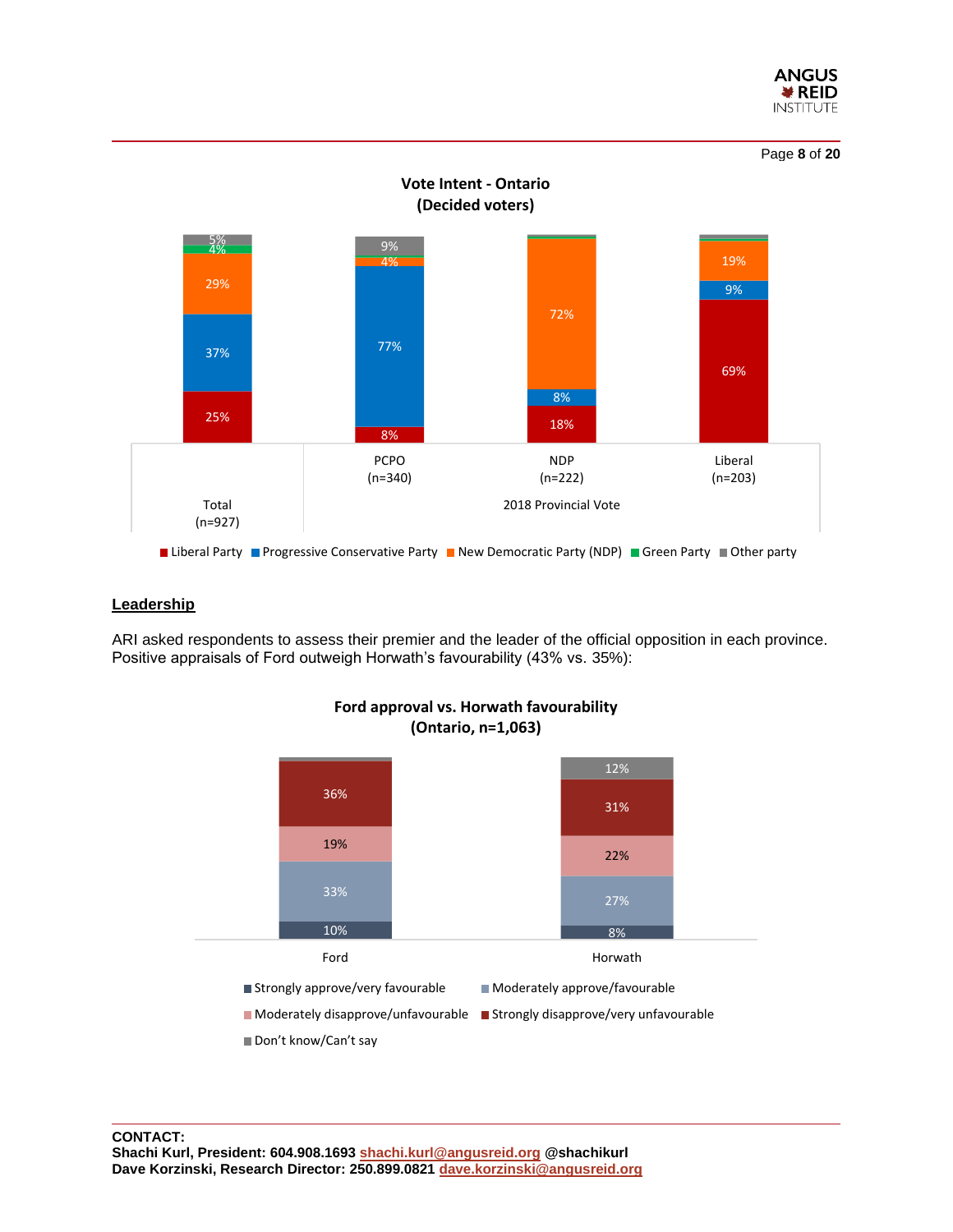

Page **9** of **20**

## **Issues**

The Ontario government [announced this week](https://globalnews.ca/news/8715126/ontario-child-care-deal-federal-government/) that it had signed an agreement with the Liberal government to lower the average cost of childcare to \$10 a day by 2025. This may earn the government some much needed goodwill among constituents. Indeed, Ford and the PCPO government approach the end of their four-year term with more likely to say they're unhappy than not with this government's performance.

At least half of Ontarians say the government has done a poor job on every key file. Nearly all of Ontarians (86%) give Ford's government a thumbs-down on housing affordability. Toronto surpassed Vancouver as [the most expensive housing market](https://toronto.ctvnews.ca/toronto-beats-vancouver-as-most-expensive-real-estate-market-in-canada-report-suggest-1.5772747) in the country in February, a situation that has increasingly had [a bleed over](https://ca.finance.yahoo.com/news/canada-real-estate-ontario-mayors-give-their-take-on-soaring-home-prices-163209959.html) effect into the rest of the province.

## **Do you think the current government of Ontario is doing a good job or a poor job in each of the following areas?**



**(ON, n=1,063)**

## **Part Three: Quebec – Provincial Conservatives on the scene**

## **Vote intent – CAQ loses ground, still leads**

As has been the case throughout the COVID-19 pandemic, Coalition Avenir Québec led by Premier François Legault lead in vote intention. However, support for CAQ has weakened over the last two years, falling to 33 per cent, a new pandemic-era low as the party faces an election in October. Still, that represents a 14-point lead over the next closest of a pack of rivals, the Quebec Conservative Party.

The Quebec Conservatives have seen a significant uptick in support – doubling from January – to climb to the top of the pile next to the Liberals. The party has been led since April 2021 by former radio host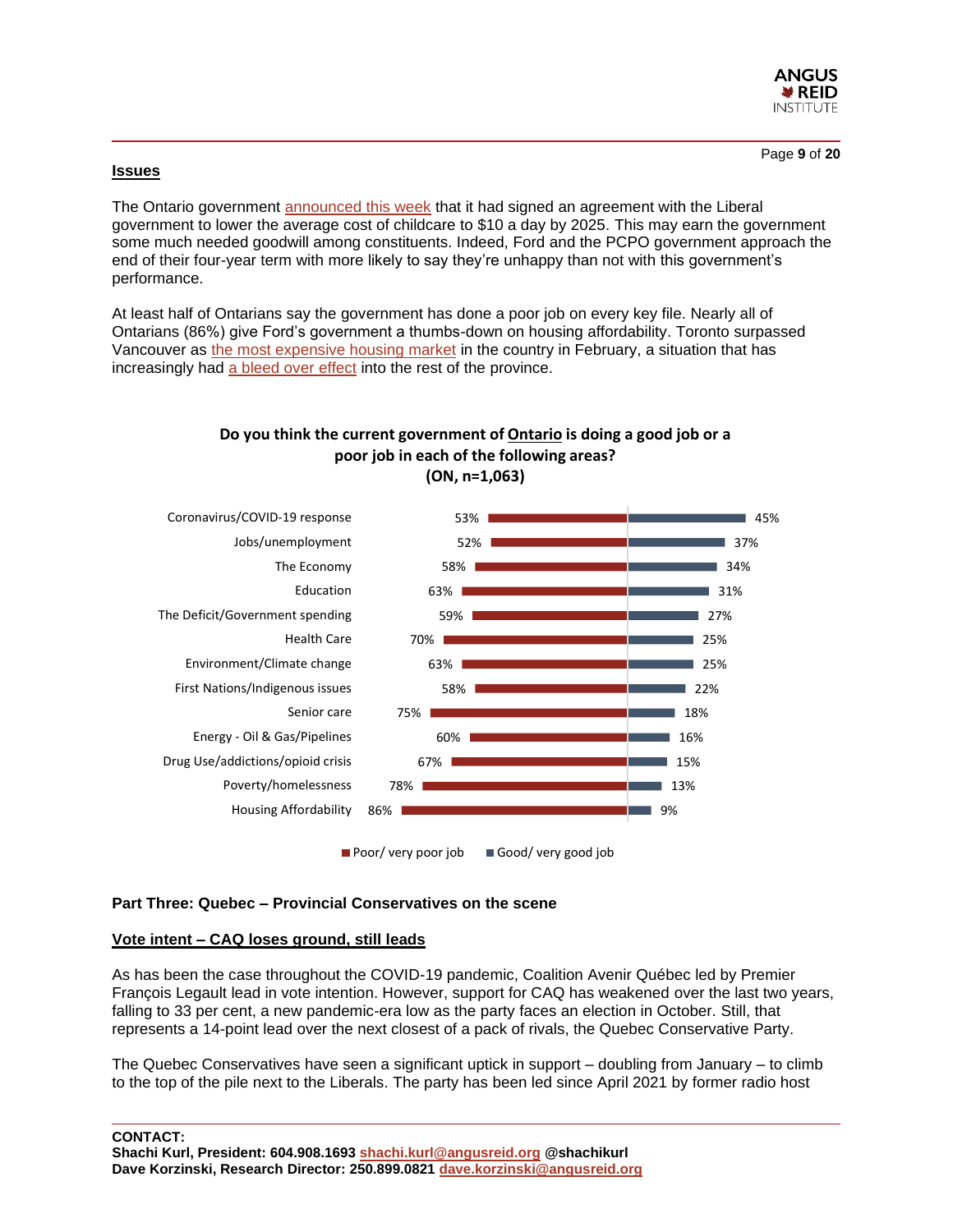

## Page **10** of **20**

Éric Duhaime, who [now appears regularly on Quebec conservative talk radio](https://ricochet.media/en/3838/radio-poubelle-quebec-citys-merchants-of-hostility) as an outspoken voice against COVID-19 restrictions. In the last two elections, the party that won the most seats in Quebec City also [won the endorsement of Radio X,](https://ricochet.media/en/3838/radio-poubelle-quebec-citys-merchants-of-hostility) a conservative talk radio station and Duhaime's former employer. Flipping Quebec City seats [helped both parties](https://ricochet.media/en/3838/radio-poubelle-quebec-citys-merchants-of-hostility) – the Liberals led by Philippe Couillard in 2014 and CAQ led by Legault in 2018 – win majority governments.



While two-thirds of those who voted for CAQ in 2018 say they will again in an upcoming election, the Conservatives earn the largest share (26%) of those who say they will place their vote elsewhere. The Conservatives have also siphoned 15 per cent of support from Parti Québécois, who won 10 seats and 17 per cent of the vote in 2018. Notably, the Liberals and Quebec Solidaire have each lost one-in-ten voters to the Conservatives, and slightly more than that to CAQ: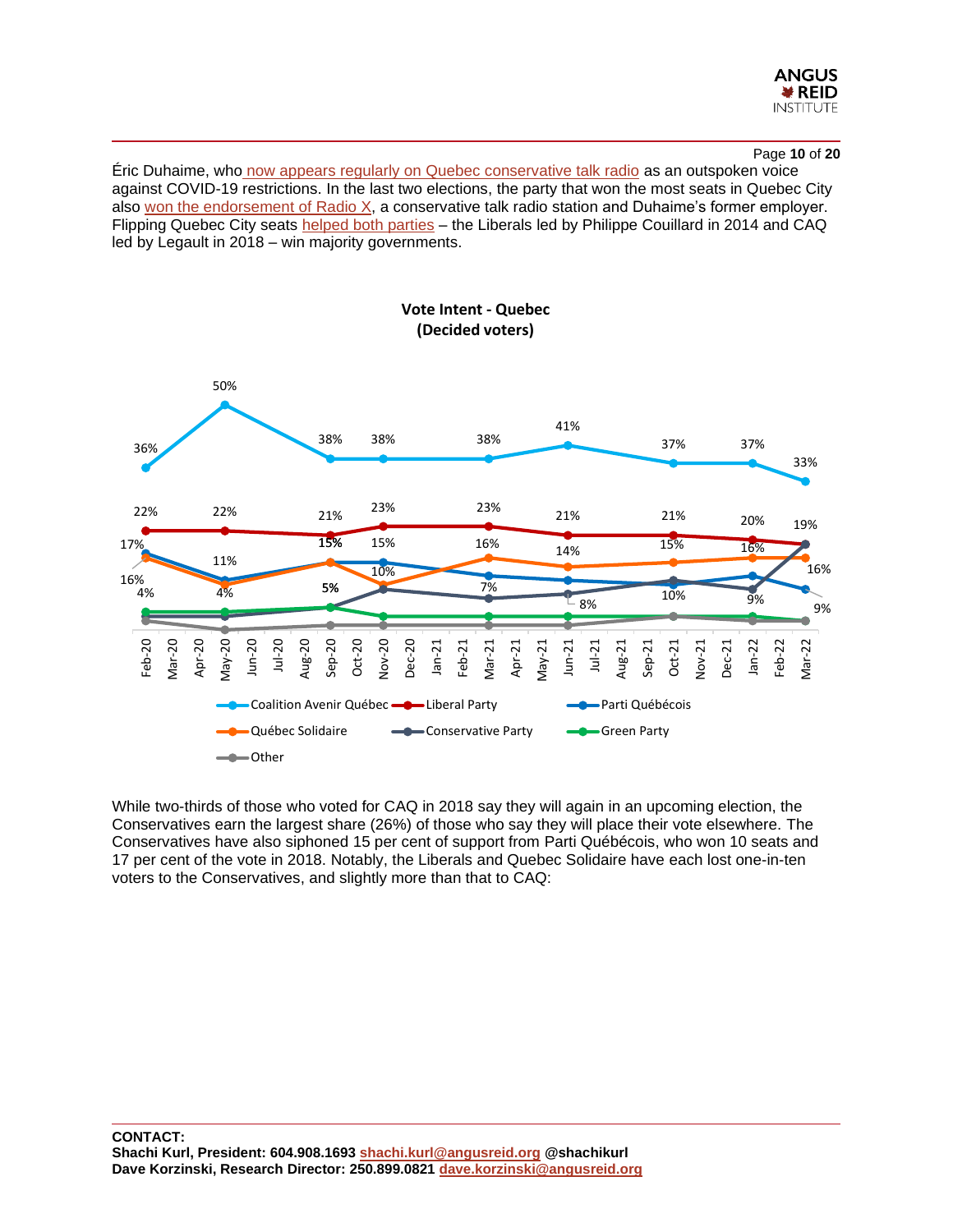





## **Leadership**

Currently it's the Quebec Liberal Party and leader Dominque Anglade – a former president of the CAQ – who hold the position of official opposition in the Assemblée nationale. Anglade stepped into the role in May 2020. Many Quebecers – one-in-five (21%) – say they don't have an opinion of Anglade, despite her being nearly two years into the job. For those that do, twice as many have negative impressions (55%) as positive ones (25%).

Half of Quebecers (52%) say they approve of Legault, a new low for him in his time as premier as noted [in earlier ARI data.](https://angusreid.org/premiers-performance-march/)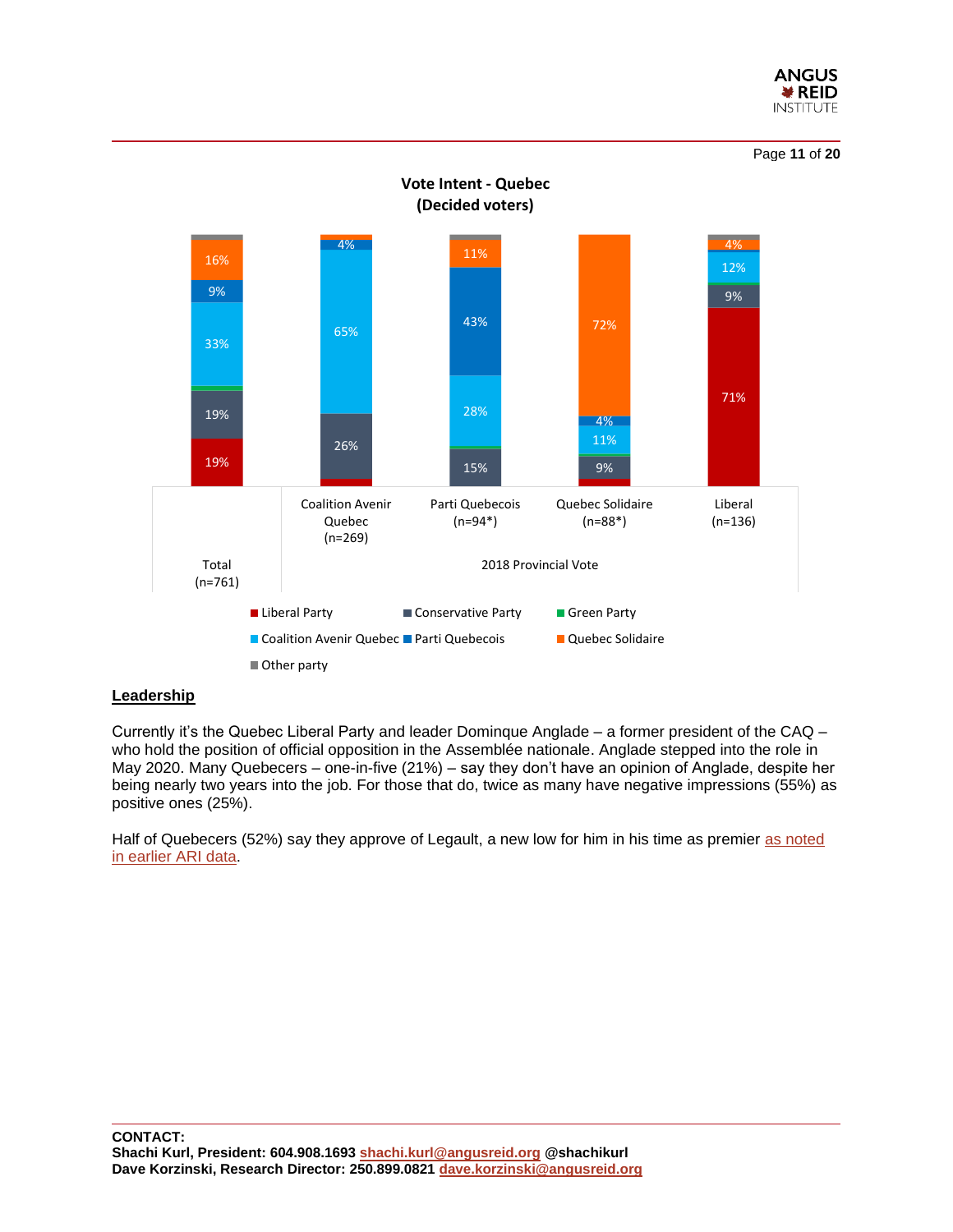

Page **12** of **20**



## **Legault approval vs. Anglade favourability (Quebec, n=865)**

## **Issues**

Perhaps Duhaime and the Conservatives are gaining ground by [presenting themselves as the opposition](https://ricochet.media/en/3838/radio-poubelle-quebec-citys-merchants-of-hostility)  [to the relatively strict public health measures](https://ricochet.media/en/3838/radio-poubelle-quebec-citys-merchants-of-hostility) Quebec used to control the virus in recent waves of the pandemic. They do so in the face of a public who are more likely believe Legault and the CAQ government has done a good job than not on that matter. Three-in-five (59%) say the government has navigated the pandemic well; two-in-five disagree.

At least half of Quebecers, too, approve of the government's handling of the economy and jobs. The populace is more split on how the CAQ have handled government spending and the deficit. For all other matters, detractors outweigh proponents, including notably on senior care, with painful memories of the death toll in the province's long-term care facilities in the early days of the pandemic still [lingering.](https://www.cbc.ca/news/canada/montreal/quebec-ombudsman-recommendations-1.6259391)

However, these data were collected before the government presented the final budget of its four-year term, which included [a \\$500 cash payment](https://globalnews.ca/news/8700333/quebec-budget-2022/) to those earning less than \$100,000 to help offset the rising cost of living.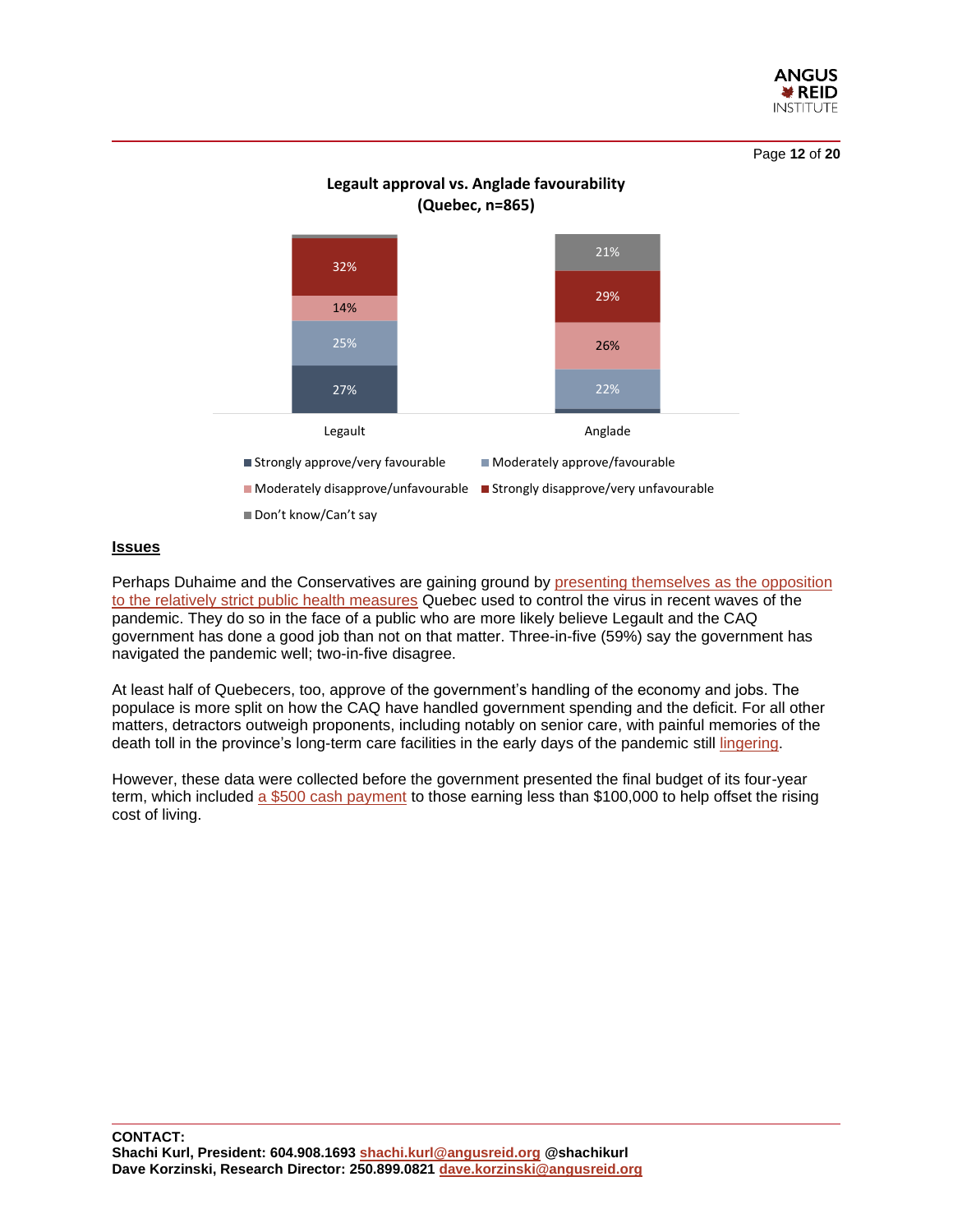

## **Do you think the current government of Quebec is doing a good job or a poor job in each of the following areas? (QC, n=865)**



## **Part Four: B.C. – New leader for Liberals, little change in landscape**

British Columbia's official opposition Liberal Party elected a new leader in February. Kevin Falcon will take over from Andrew Wilkinson, and contest for Wilkinson's Vancouver-Quilchena seat in a byelection some time in the [next five months.](https://www.cbc.ca/news/canada/british-columbia/falcon-vancouver-quilchena-byelection-1.6342694) Falcon steps into the driver seat of a party that faces an uphill battle against Premier John Horgan's BC NDP.

## **Vote intent – BC NDP holds lead**

As has been the case for the past two years since the COVID-19 pandemic began, the BC NDP holds a comfortable vote intention lead. The BC NDP won a majority government in October 2020: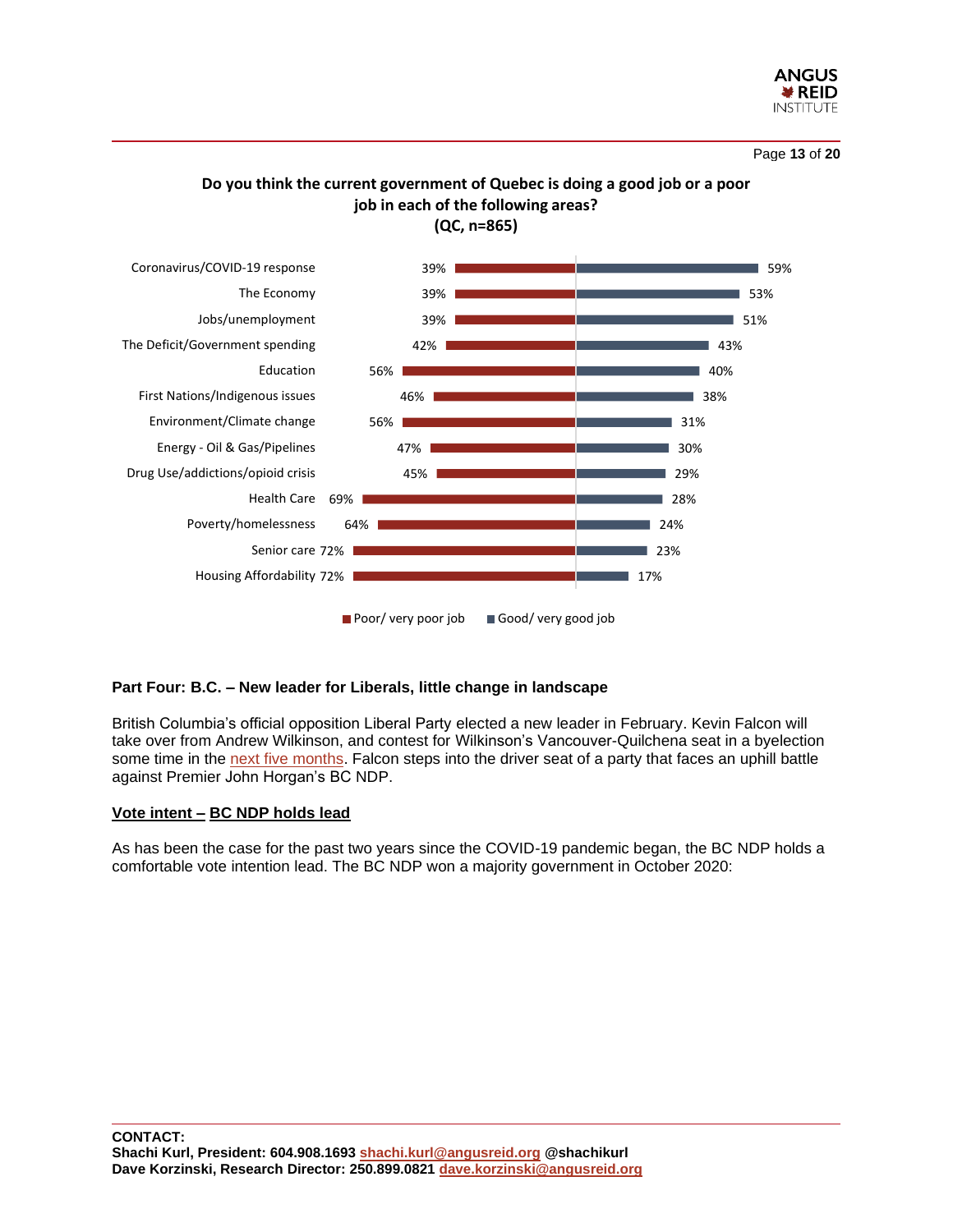

Page **14** of **20**



## **Leadership**

Horgan continues to be one of the most popular provincial leaders in the country, approved of by [55 per](https://angusreid.org/premiers-performance-march/)  [cent](https://angusreid.org/premiers-performance-march/) of residents.

New BC Liberal leader Falcon is not a new face to the B.C. political scene. The three-time MLA was a cabinet minister and deputy premier in the Liberal government of former Premier Gordon Campbell. He also narrowly lost a previous Liberal leadership election to Christy Clark in 2011. However, he has been out of politics since 2013, when he decided not to seek re-election.

Falcon will have more than two years to re-introduce himself to B.C. residents before another provincial election is scheduled. Currently, 35 per cent say they have no opinion of him: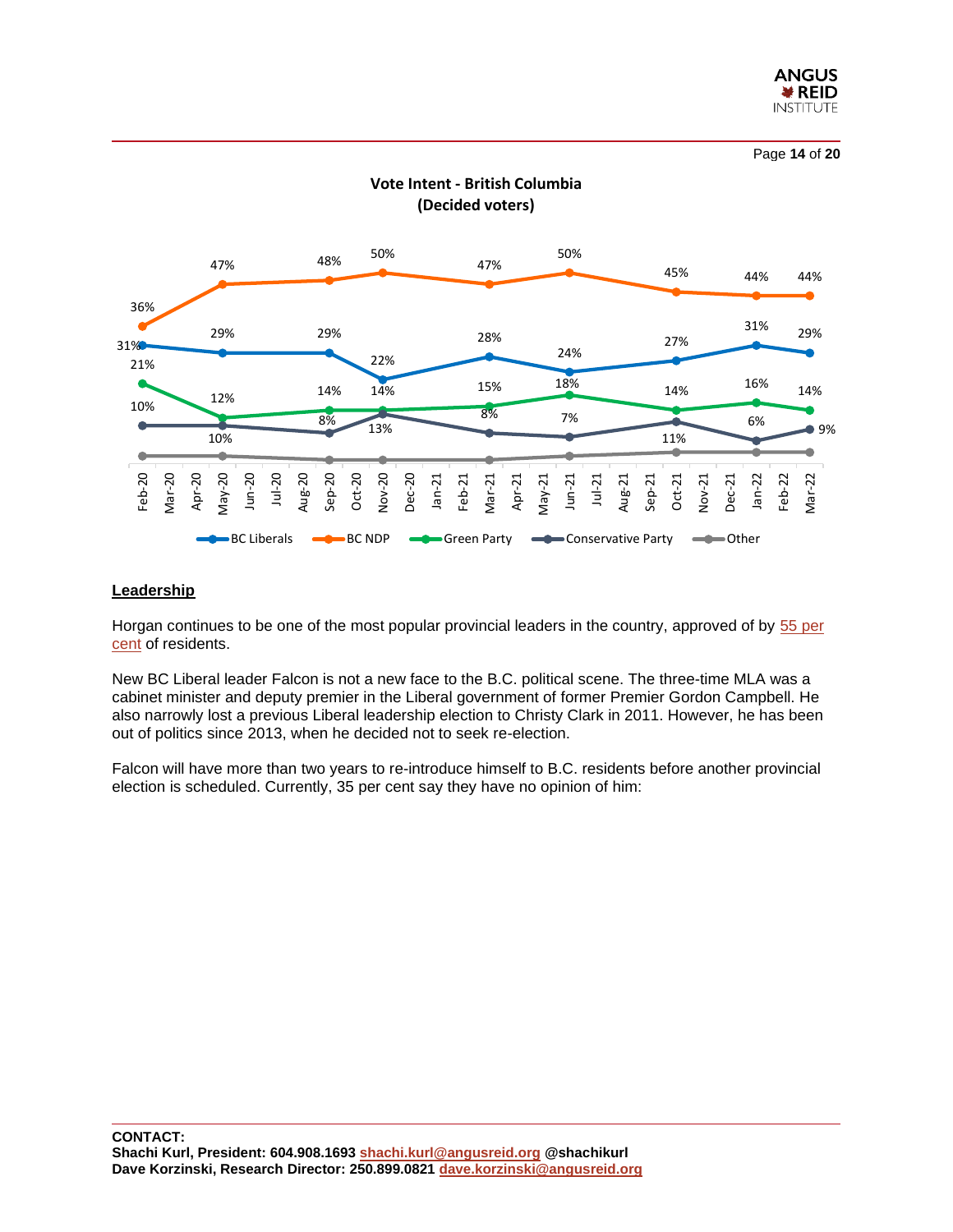

Page **15** of **20**



## **Horgan approval vs. Falcon favourability**

## **Issues**

The B.C. government is among the most praised provincial governments for COVID-19 management. Outside of Atlantic Canada, the BCNDP fares best in the country [\(see detailed tables\)](https://angusreid.org/wp-content/uploads/2022/03/2022.03.28_Provincial_Spotlight_release_tables.pdf). The government also fares well on assessments of jobs and education. That said, housing affordability continues to be a massive source of concern and criticism for residents: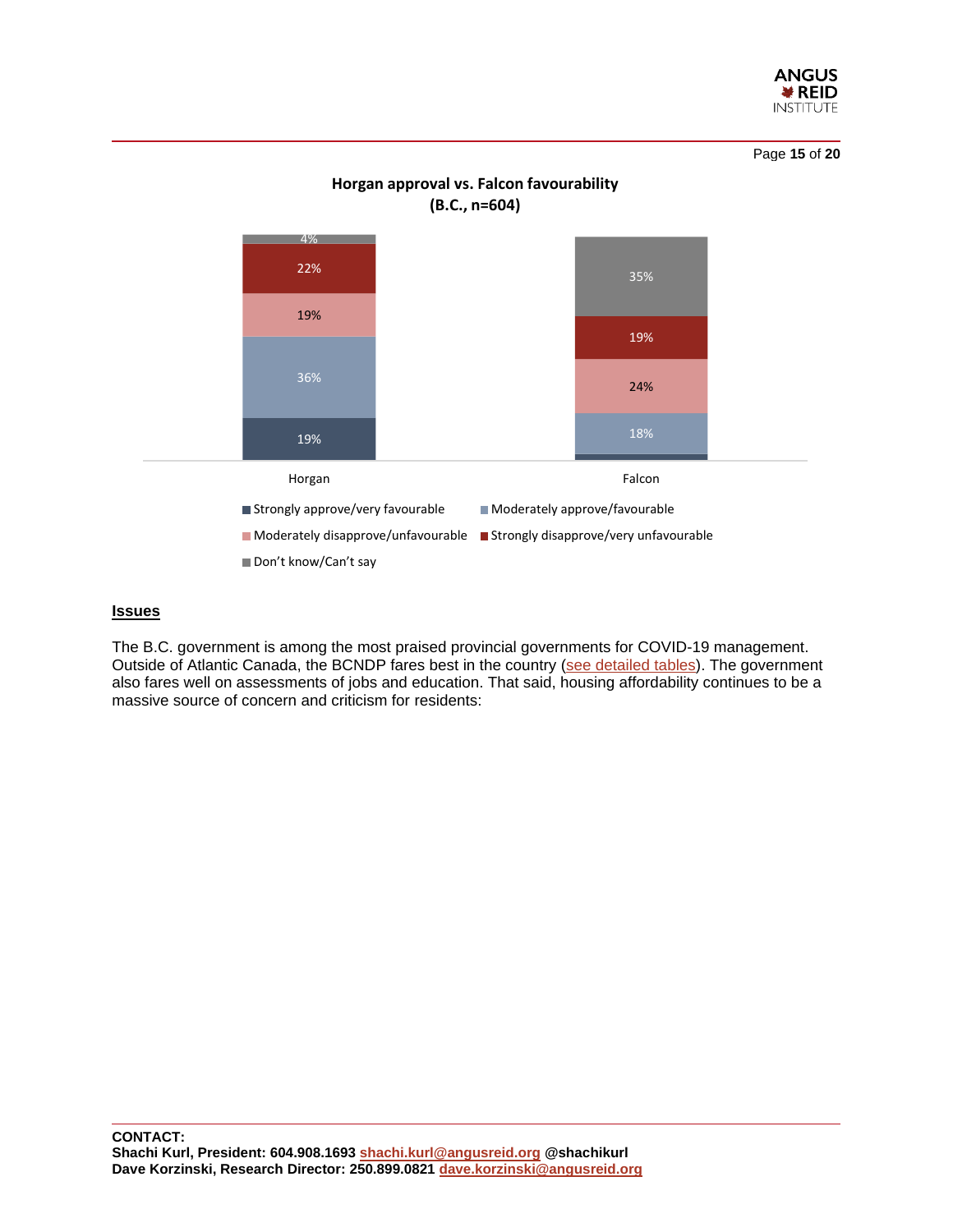

Page **16** of **20**

## **Do you think the current government of British Columbia is doing a good job or a poor job in each of the following areas? (BC, n=604)**



**CONTACT: Shachi Kurl, President: 604.908.1693 [shachi.kurl@angusreid.org](mailto:shachi.kurl@angusreid.org) @shachikurl Dave Korzinski, Research Director: 250.899.0821 [dave.korzinski@angusreid.org](mailto:dave.korzinski@angusreid.org)**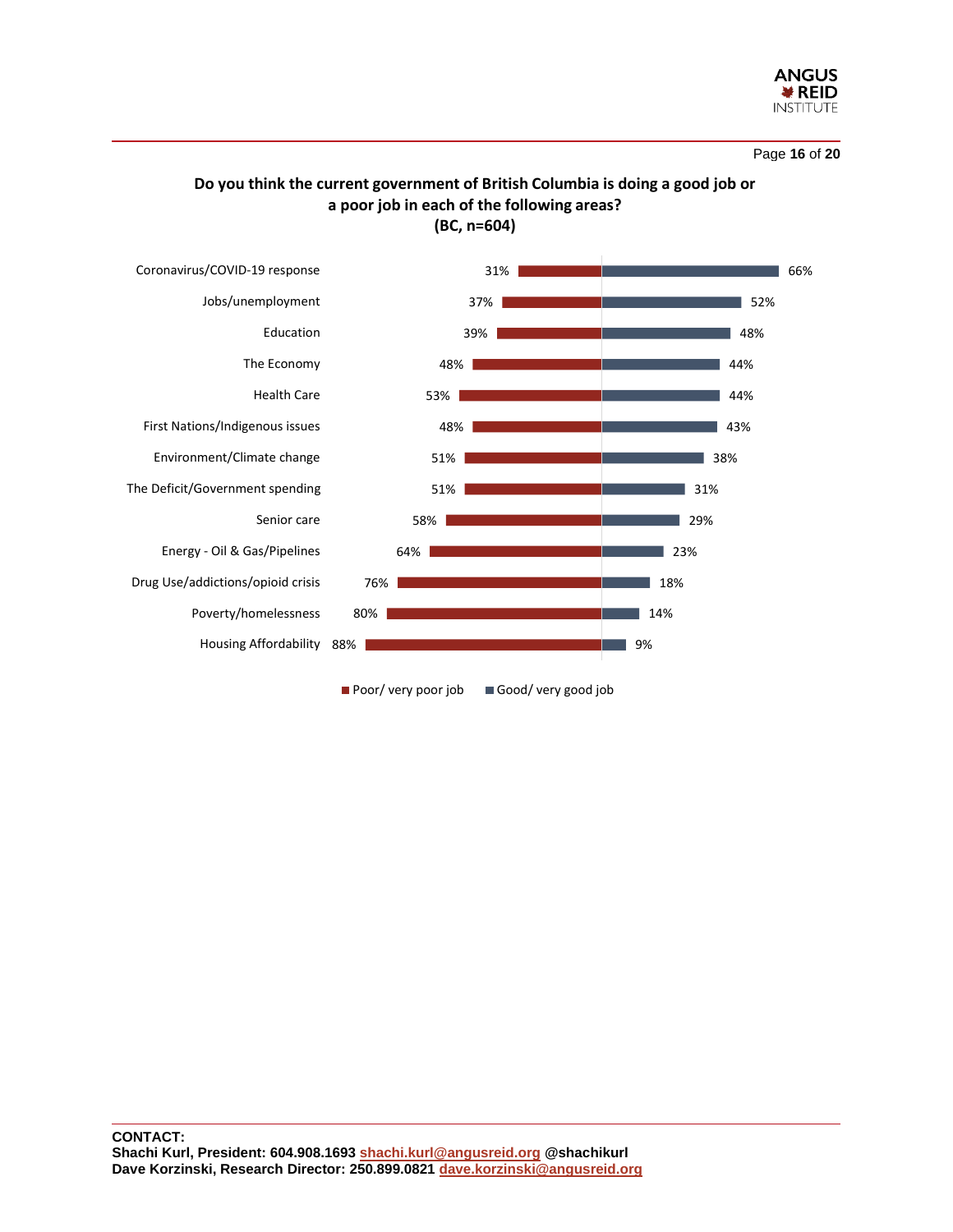

Page **17** of **20**

## 30 35 32 40 24 24 36 28 38 29 BC AB SK MB ON QC NB NS NL Total and the contract of the contract of the Region **(Average number of respondents saying their government has done a "good job" across different issues)**

**Government performance index**

## **Appendix: Government performance index and additional vote intent**

**Vote Intent - Saskatchewan (Decided voters)**

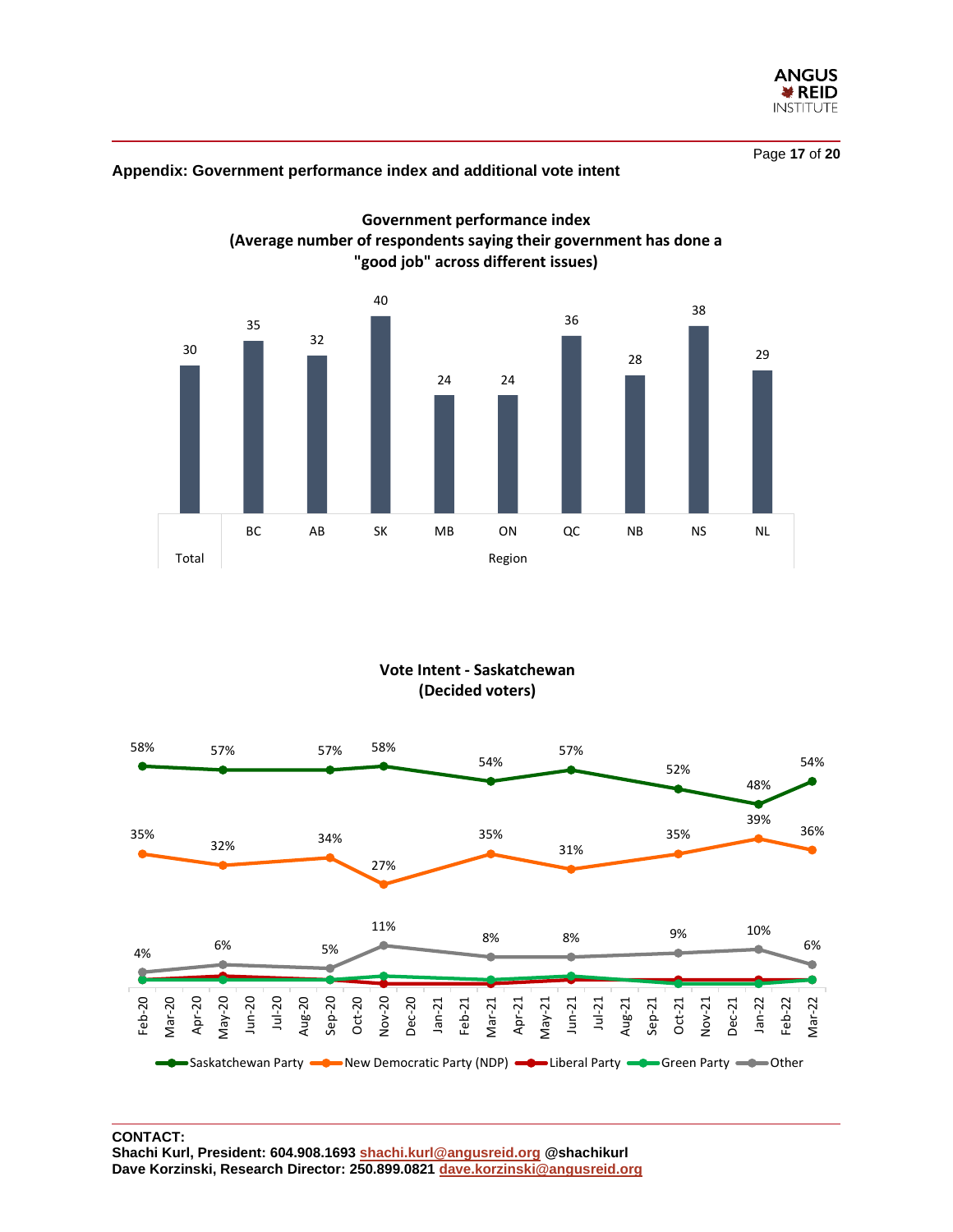



**Vote Intent - New Brunswick (Decided voters)**

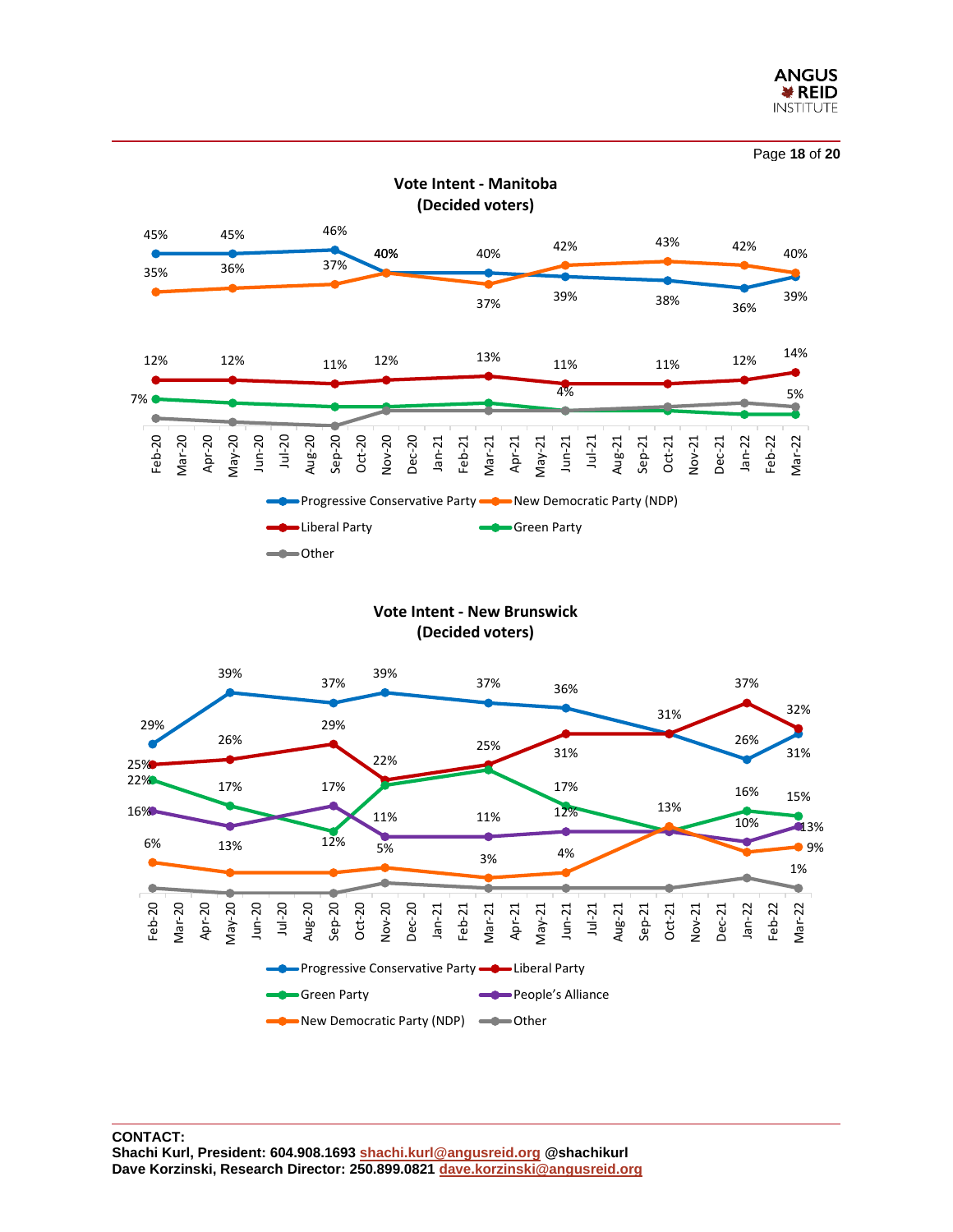



**Vote Intent - Newfoundland and Labrador (Decided voters)**



**CONTACT: Shachi Kurl, President: 604.908.1693 [shachi.kurl@angusreid.org](mailto:shachi.kurl@angusreid.org) @shachikurl Dave Korzinski, Research Director: 250.899.0821 [dave.korzinski@angusreid.org](mailto:dave.korzinski@angusreid.org)**